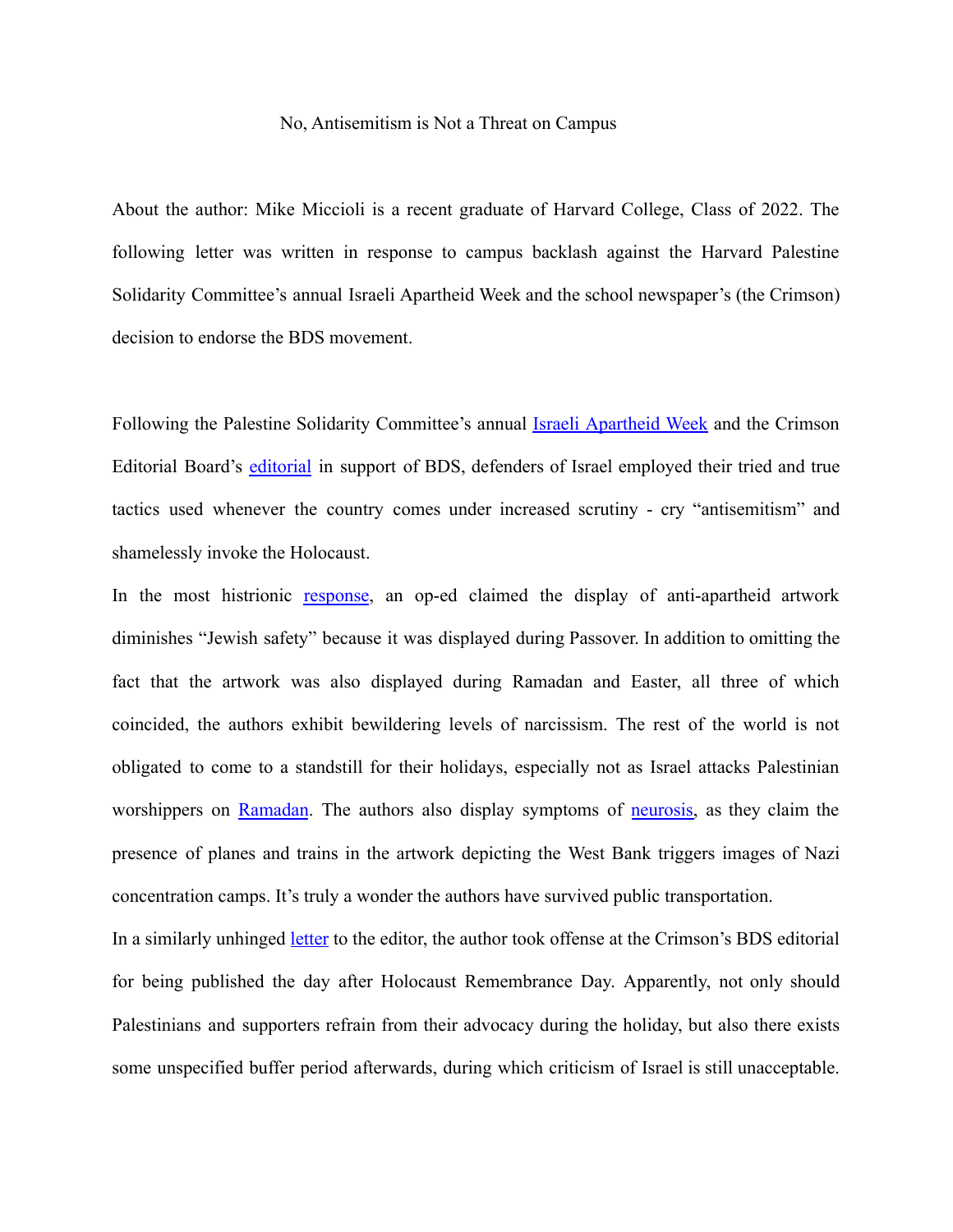It's amazing how many things can be classified as "antisemitism" when you just make the rules up as you go.

In an op-ed [written](https://www.nysun.com/article/antisemitism-comes-to-harvard-in-both-intent-and-effect) by [disgraced](https://www.nytimes.com/2006/02/22/education/22harvard.html) former Harvard president Larry Summers, the author claims BDS is antisemitic because of a "double standard." Summers claims BDS is "singling out" Israel by pointing to an [article](https://bdsmovement.net/news/western-academys-hypocrisy-sanctions-against-russia-not-israel) where BDS points to disparities between boycotts of Russia and Israel. Summers writes:

"Apart from raw animus against the Jewish State, how could any thoughtful person today regard Russia and Israel on the same plane when Russia is waging a war of aggression, murdering civilians, bombing maternity hospitals, and creating 5 million refugees?"

First, Summers debunks his own accusation that Israel is being "single[d] out," as the article he cites clearly supports organizations' decisions "ensur[ing] their institutions were not complicit in Russia's violations of international law." How is one country being "singled out" if both countries are "on the same plane"?

Second, Summers seems to be unaware of the fact that Israel bombs [hospitals,](https://www.middleeasteye.net/news/israel-gaza-hospitals-targeted-amid-heavy-israeli-bombardment) murders [civilians,](https://theintercept.com/2021/12/09/israel-attacks-gaza-palestine-civilians-killed/) and that there are over  $\frac{5 \text{ million}}{5 \text{ median}}$  $\frac{5 \text{ million}}{5 \text{ median}}$  $\frac{5 \text{ million}}{5 \text{ median}}$  Palestinian refugees registered with the [UN](https://www.unrwa.org/palestine-refugees) resulting from the Nakba.

Summers cites the International Holocaust Remembrance Alliance's (IHRA) [definition](https://www.holocaustremembrance.com/resources/working-definitions-charters/working-definition-antisemitism) of antisemitism, which has been [rejected](https://www.jewishvoiceforpeace.org/2021/02/ihra/) by [progressive](https://www.ifnotnowmovement.org/press) Jewish organizations. Among the IHRA's examples of antisemitism are "denying the Jewish people their right to self-determination, e.g., by claiming that the existence of a State of Israel is a racist endeavor" and "drawing comparisons of contemporary Israeli policy to that of the Nazis." Rather than a [traditional](https://www.merriam-webster.com/dictionary/anti-Semitism) definition, which would simply be discrimination against Jews for being Jewish, the IHRA attempts to shield Israel with an overly-broad and ahistorical definition.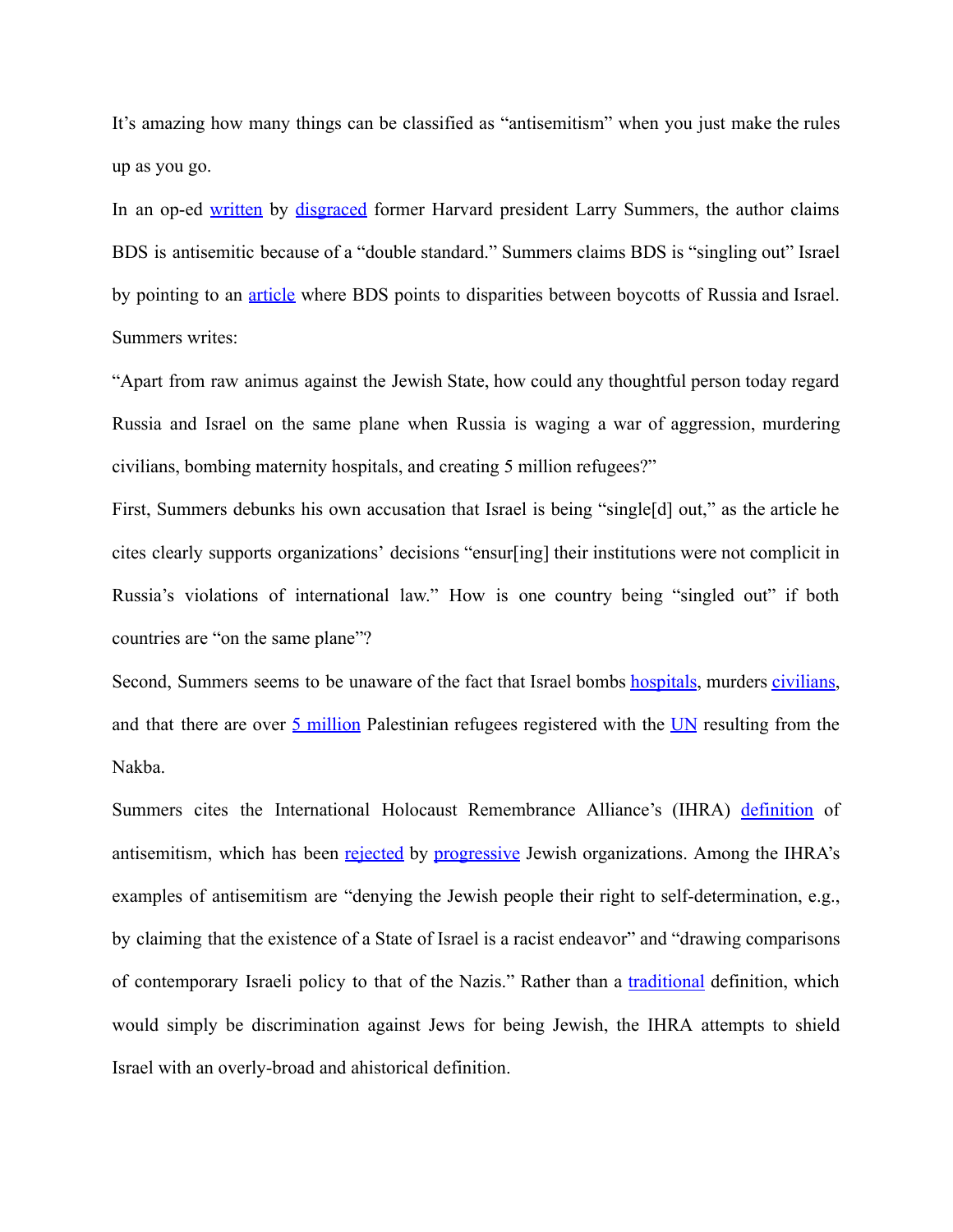The [first](https://www.thecrimson.com/article/2022/5/2/araten-perl-iaw-op-ed/) op-ed cited a [report](https://www.ajc.org/sites/default/files/pdf/2021-12/AJC2021StateofAntisemitisminAmericaReport_Reader-12.21.pdf) by the American Jewish Committee (AJC) claiming one in four American Jews has been a victim of antisemitism over the past year. However, the AJC also [adopts](https://www.ajc.org/sites/default/files/pdf/2021-08/TheWorkingDefinitionOfAntisemitism_%28UPDATED%208.21%29_v1.pdf) the IHRA definition of antisemitism. Moreover, of the participants polled in the survey, 81% view the statement "Israel has no right to exist" as antisemitic.

In a [petition](https://www.harvardfacultystatement.com/) signed by Harvard faculty members condemning the Crimson's support for BDS, the author cites a [report](https://brandeiscenter.com/wp-content/uploads/2021/09/Brandeis-Survey-Findings.pdf) from the Brandeis Center about "antisemitism" on campus. Unsurprisingly, the Brandeis Center also encourages [adoption](https://brandeiscenter.com/ldb-signs-letter-to-university-presidents-requesting-adoption-of-ihra/) of the IHRA definition. Moreover, the students surveyed were either in the Jewish fraternity AEΠ or the Jewish sorority AEΦ. AEΠ's mission [statement](https://www.aepi.org/) says that its mission is demonstrated through "support for Jewish communities and Israel," and its [website](https://www.aepi.org/2021/05/25/jims-journal-fighting-antisemitism/) also claims that "anti-Zionism is simply a dressed-up form of antisemitism." AEΦ's "combatting hatred and antisemitism" [page](https://www.aephi.org/combating-hatred-and-antisemitism) links to an [article](https://www.insidehighered.com/views/2021/02/02/anti-semitism-major-problem-campuses-and-students-must-be-educated-about-it-opinion?fbclid=IwAR05WexdUzWfHkt6ex3XiZnXCmM9mYl3U0GU4sMQE8at2SA3XmPfj5jg150) which uses the IHRA's definition of antisemitism. Furthermore, the Brandeis Center survey includes examples of antisemitism such as the statements "Israel treats Palestinians how the Nazis treated the Jews," "Zionists are murderers," and "Zionism is a form of white supremacy." We see a pattern emerging - organizations using an incorrect definition of antisemitism, asking people with an incorrect perception of antisemtism, whether they have experienced antisemitism. This serves to inflate the numbers and is ultimately weaponized against critics of Israel.

The most influential organization documenting "antisemitism" is the Anti-Defamation League (ADL). Cited by the faculty [petition](https://www.harvardfacultystatement.com/) and [two](https://www.thecrimson.com/article/2022/5/2/araten-perl-iaw-op-ed/) [op-eds,](https://www.thecrimson.com/article/2022/5/9/open-letter-of-dissent/) it is no surprise that the ADL [supports](https://www.adl.org/resources/backgrounders/about-the-ihra-working-definition-of-antisemitism) use of the IHRA definition. More surprisingly, the ADL has downplayed the significance of actually antisemitic organizations, such as Ukraine's [neo-Nazi](https://www.haaretz.com/world-news/europe/.premium-inside-the-extremist-group-that-dreams-of-ruling-ukraine-1.6936835) Azov Battalion. While the ADL has [reported](https://www.adl.org/resources/reports/hate-beyond-borders-the-internationalization-of-white-supremacy) on Azov's neo-Nazi ties in the past, it has [dismissed](https://www.adl.org/blog/why-is-putin-calling-the-ukrainian-government-a-bunch-of-nazis) the influence of Ukrainian Nazism as "marginal" since the beginning of the Russia-Ukraine war, even though it played a key [role](https://jacobinmag.com/2022/02/maidan-protests-neo-nazis-russia-nato-crimea) in